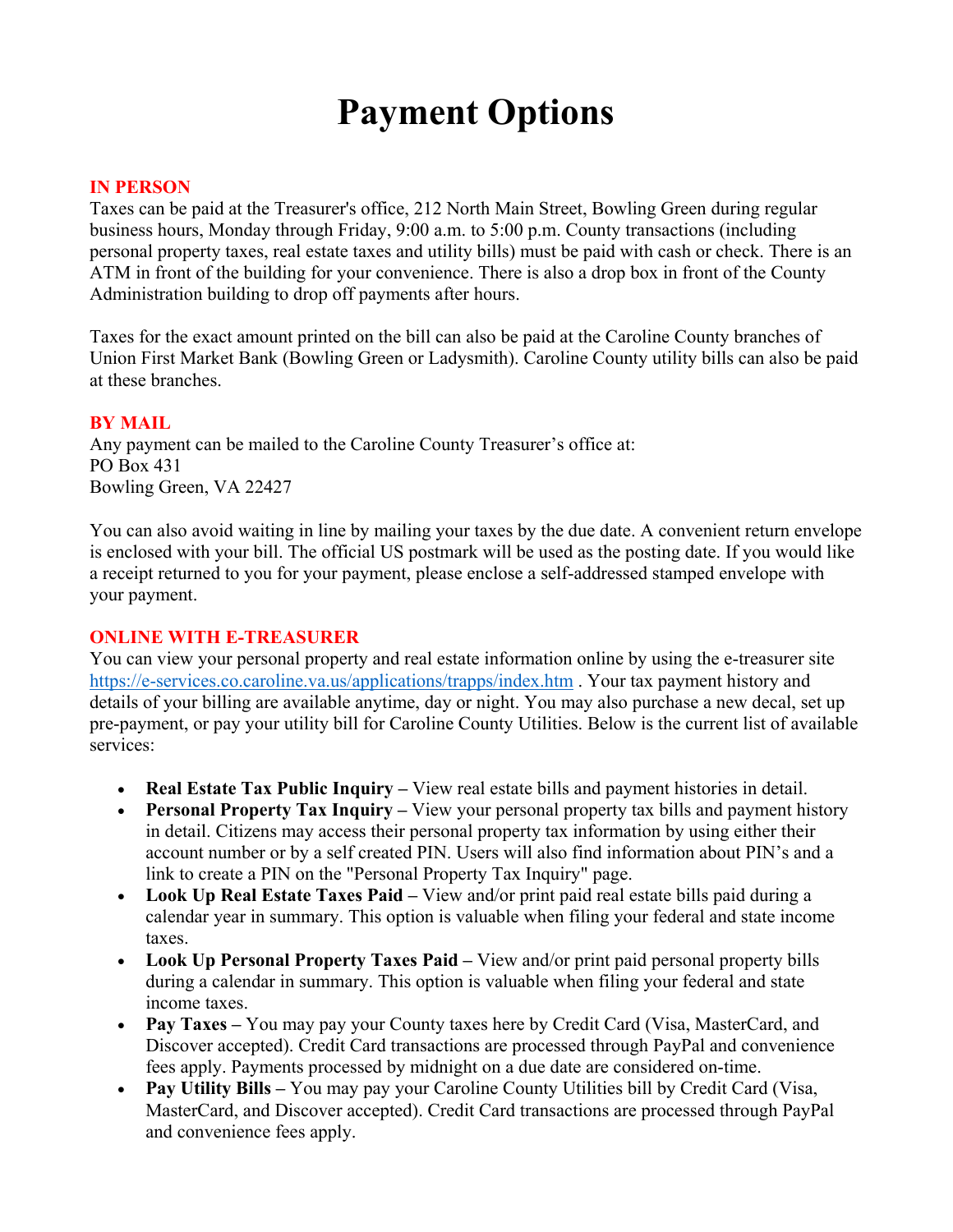- **Purchase Vehicle License –** You may purchase a permanent decal for a new vehicle by credit card (Visa, MasterCard and Discover accepted). Credit Card transactions are processed through PayPal and convenience fees apply.
- **Pre-Pay Real Estate and Personal Property Taxes –** You may pre-pay your bill or a partial amount of your bill before the bills are issued.

**E-treasurer site -** https://e-services.co.caroline.va.us/applications/trapps/index.htm

# **ONLINE WITH OFFICIAL PAYMENTS**

Credit card payments may also be made using Official Payments online. Visit https://www.officialpayments.com/index.jsp to pay your taxes online through their secure server. (American Express, Visa, Mastercard, Discover accepted.) A convenience fee will be charged for each credit card payment.

## **BY TELEPHONE WITH OFFICIAL PAYMENTS**

You can pay your taxes by credit card using one of the following convenient methods: By Telephone: Dial 1-888-2PAY-TAX (1-888-272-9829) from any touch-tone phone. You will need the jurisdiction code for Caroline County (1064), your account number, a valid credit card number, and a daytime telephone number. This service is available 7 days a week, 24 hours a day. (Visa, Mastercard, American Express, Discover accepted.)

## **PRE-PAYMENT OF TAXES**

Pre-payment plans are available for your real estate and personal property bills. The pre-payment option allows you to make tax payments weekly, monthly or quarterly. Pre-payment plans help citizens spread out the cost of their taxes by allowing them to prepay all or part of their bill before the June 5th and December 5th deadlines. This process helps minimize the amount due on each deadline and the amount of each payment is entirely up to you. Pre-payment plans can be paid online or with a check or money order.

If you are interested in making payments in this manner, visit https://e-

services.co.caroline.va.us/applications/trapps/index.htm To pay with check or money order, print out the pre-payment voucher form by visiting http://www.visitcaroline.com/treasprepayv.pdf and mail a voucher with payment to Caroline County Treasurer's Office, P.O. Box 431, Bowling Green, VA, 22427.

Payments made before April 10 will be reflected on your first half bill due June 5 and payments made before October 10 will be reflected on your second half bill.

Taxes from previous years must be paid in full in order for a pre-payment plan to be established. Payments are applied to the oldest bill first. Please note, pre-payment vouchers are not for delinquent tax bills. To discuss payment plans for delinquent accounts, please contact our Compliance Department at (804) 633-5045.